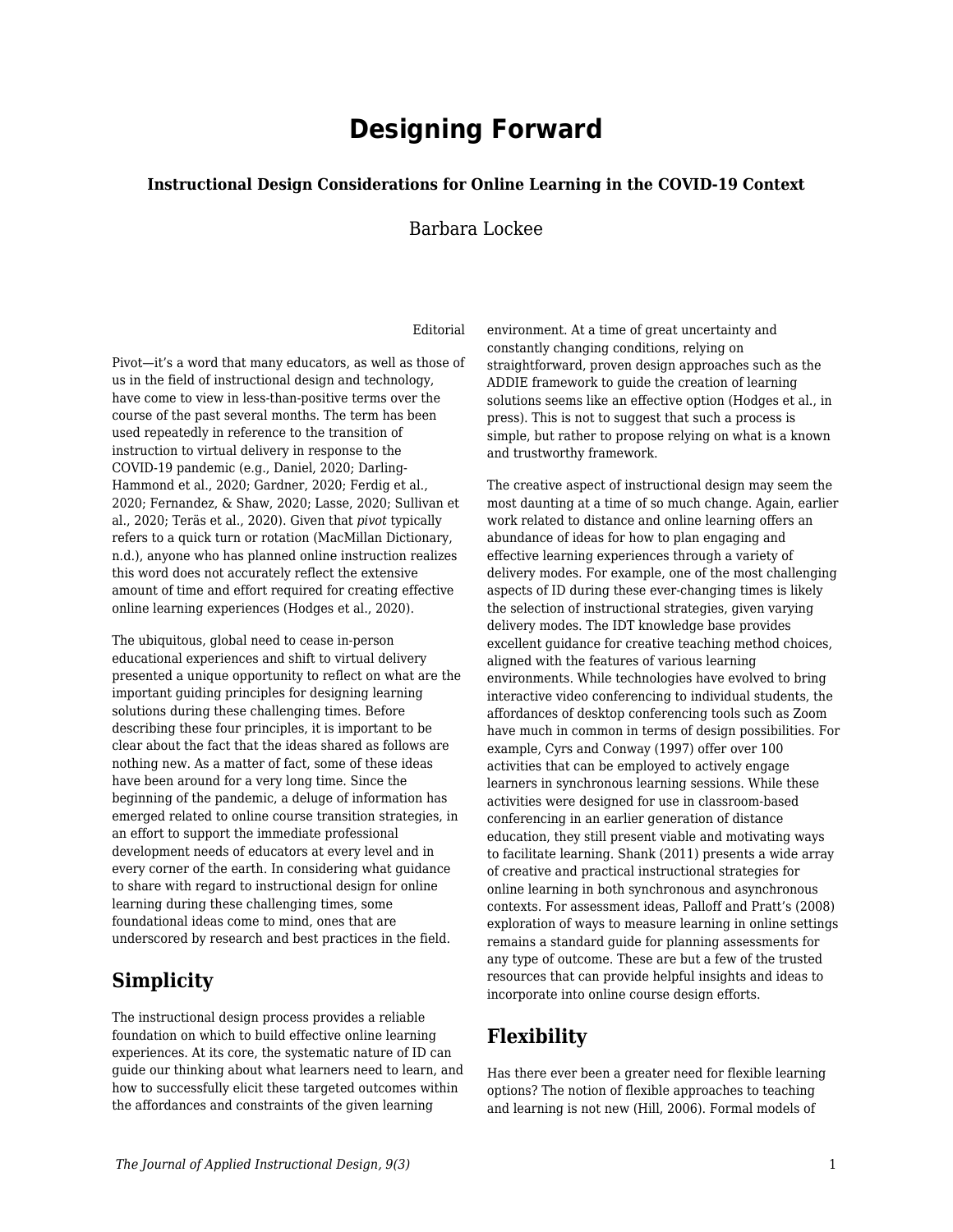flexible delivery have been with us since the beginning of correspondence study, representing the first instance of distance education, or home study (Holden & Westfall, 2010), providing learning opportunities for those who could not access traditional, location-based education. The idea of mixing modes of instructional delivery also has a long-standing history in our field. Keller's Personalized System of Instruction (Keller, 1968) was one of the earliest forms of blended learning, including a mixture of independent learning with guided in-person instruction. This multi-modal design strategy was founded on consideration for which learning events could effectively be undertaken independently and which would benefit from social interaction, excellent guidance for those who need to plan for online and classroom-based experiences.

More recent forms of mixed-mode instruction have also originated from systematic design practices and been informed by research over the years. Best practices in hybrid and blended learning (Holden & Westfall, 2010; Stein & Graham, 2020), flipped learning (Altemueller & Lindquist, 2017) and hybrid-flexible, or the HyFlex model (Beatty, 2019) provide relevant and timely insights for the creation of learning experiences that are distributed across time and place. Going back to the notion of a standard ID approach, the analysis phase of design can be used to consider the many ways in which flexible learning approaches can help meet the needs of learners based on their current context (Hill, 2006; Willems, 2011).

## **Accessibility**

The imperative to make learning solutions accessible to all is a long-standing requirement in the design and development of educational programs in general, with specific considerations needed in the realm of online learning. Perhaps a distinction between access and accessibility is important here—access related to the ability to obtain necessary resources or entry into the learning program and accessibility regarding the design of the instructional resources or activities so that all learners may benefit from them. Earlier this summer, Johnson et al. (2020) investigated U.S. faculty and administrator experiences and approaches in response to the pandemic and found that both access and accessibility posed challenges in the transition to emergency remote teaching. Returning to the notion of systematic design, consideration of the learning contexts, as well as the teaching context, can help guide decision-making related to the planning of materials and instructional strategies that are accessible in both aspects. Recent guidance on universal design for learning in online learning contexts can serve to address these related needs (Barrett et al., 2020; CAST, 2018).

### **Empathy**

During this incredibly difficult time for those in education and learning professions, the need for empathy is essential, for our learners as well for ourselves. For those with little or no experience in the realm of online teaching and learning, the rapid shift to a completely different approach has left many with a multitude of negative emotions—anxiety, frustration, helplessness, and anger, to name a few. And then there are those who support these educators, perhaps feeling the same emotions as well. How can we be intentional about our efforts to support learners, our teaching colleagues, and ourselves?

While empathy is not typically featured in a specific sense in the systematic design of instruction, consideration for the learners and the learning context can form the basis for empathetic design. Lessons learned from the research conducted by Matthews et al. (2017) describe concrete ideas, as well as identify realistic tensions, involved in the deliberate inclusion of empathy in the design of distance and online learning. Possible strategies to support the well-being of learners during these challenging times include setting flexible expectations, creating a sense of belonging, incorporating routines, prioritizing design decisions with an eye toward streamlining requirements, and humanizing the learning experience (Hodges et al., in press).

In addition to attending to the care of our students through strategic planning and thoughtful design decisions, it is also important to care for ourselves. Instructional design efforts in the COVID-19 era are undoubtedly fraught with challenges—logistical, pedagogical, emotional, and more. When considering how to go about the planning, design, development, and implementation of educational experiences, we must think also of what is feasible for us as practitioners and learning professionals. Factors that should come into play involve identifying what is realistic for us in the design process in terms of time, access to necessary resources, and comfort level with potential technological systems or tools, or pedagogical approaches. Whatever can be done to ease the burden of creating learning solutions during this problematic time should be given serious consideration.

# **Final Thoughts**

Though the aforementioned design "beacons" are likely not new ideas for most in the instructional design profession, it is hoped that they can be a helpful reminder of key factors to contemplate in future ID efforts during the COVID-19 era. May it also serve to applaud the efforts of those on the front lines of education everywhere,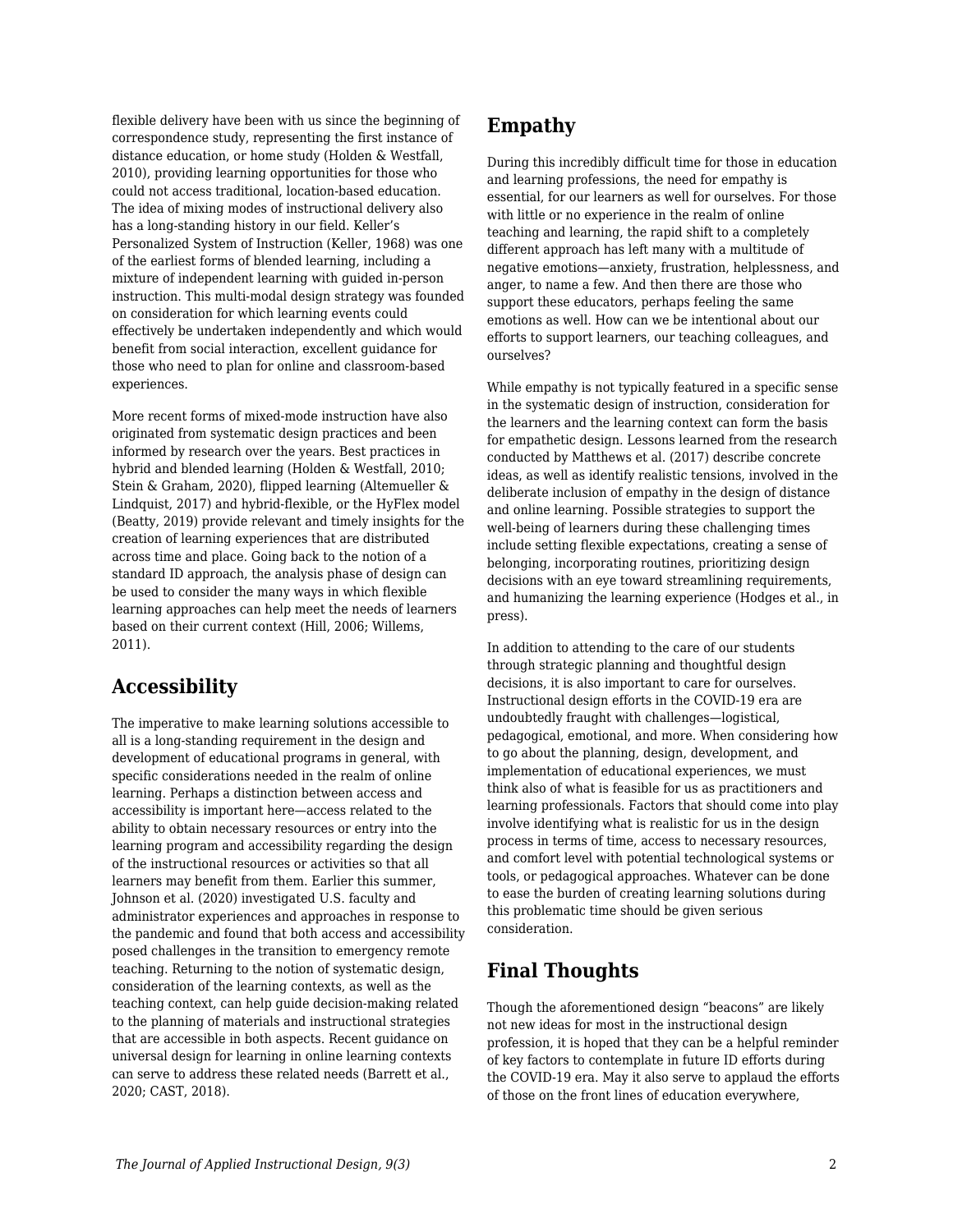striving to effectively meet the needs of learners while meeting the demands of changing professional practice. This difficult work will inform the creation of learning experiences in ways that we cannot possibly imagine.

### **References**

- Altemueller, L., & Lindquist, C. (2017). Flipped classroom instruction for inclusive learning. *British Journal of Special Education, 44*(3), 341–358. [https://edtechbooks.org/-FQcZ](https://doi.org/10.1111/1467-8578.12177)
- Barrett, M., Zajchowski, C., & Zinn, F. (2020). Teaching with digital tools & apps. In T. Trust (Ed.), *Teaching with Digital Tools and Apps.* EdTech Books. Retrieved from [https://edtechbooks.org/-pTQb](https://edtechbooks.org/digitaltoolsapps/teachingwithdigital)
- Beatty, B. (2019). Values and principles of hybrid-flexible course design. In B. Beatty (Ed.), *Hybrid-flexible course design: Implementing student-directed hybrid classes*. EdTech Books. [https://edtechbooks.org/hyflex/hyflex\\_values](https://edtechbooks.org/hyflex/hyflex_values)
- Branch, R. M. (2009). *Instructional design: The ADDIE approach*. (Vol. 722). Springer Science & Business Media.
- CAST. (2018). *Universal Design for Learning Guidelines, Version 2.2.* Retrieved from http://udlguidelines.cast.org
- Cyrs, T. E., & Conway, E. D. (1997). Engaging students at field sites: Activities and exercises (pp. 143-177). In *Teaching at a distance with the merging technologies: An instructional systems approach.* Center for Educational Development.
- Daniel, S. J. (2020). Education and the COVID-19 pandemic. *Prospects*, 1-6. https://doi.org/10.1007/s11125-020-09464-3
- Darling-Hammond, L., Schachner, A., & Edgerton, A. K. with Badrinarayan, A., Cardichon, J., Cookson, P. W., Jr., Griffith, M., Klevan, S., Maier, A., Martinez, M., Melnick, H., Truong, N., Wojcikiewicz, S. (2020). *Restarting and reinventing school: Learning in the time of COVID and beyond.* Learning Policy Institute. [https://edtechbooks.org/-BIT](https://learningpolicyinstitute.org/sites/default/files/product-files/Restart_Reinvent_Schools_COVID_REPORT.pdf)
- Ferdig, R. E., Baumgartner, E., Hartshorne, R., Kaplan-Rakowski, R., & Mouza, C. (2020). Teaching, technology, and teacher education during the covid-19 pandemic: Stories from the field. *Association for the Advancement of Computing in Education (AACE)*. [https://edtechbooks.org/-Gwo](https://www.researchgate.net/profile/Maria_Avgerinou/publication/342232081_The_5-Phase_Process_as_a_Balancing_Act_during_Times_of_Disruption_Transitioning_to_Virtual_Teaching_at_an_International_JK-5_School/links/5ee9cbc2299bf1faac5c8b6c/The-5-Phase-Process-as-a-Balancing-Act-during-Times-of-Disruption-Transitioning-to-Virtual-Teaching-at-an-International-JK-5-School.pdf)
- Fernandez, A. A., & Shaw, G. P. (2020). Academic leadership in a time of crisis: The coronavirus and

COVID‐19. *Journal of Leadership Studies*, *14*(1), 39-45.

- Gardner, L. (2020, March 29). Covid-19 has forced higher ed to pivot to online learning. Here are 7 takeaways so far. *Chronicle of Higher Education*, 66(26). [https://edtechbooks.org/-kqir](http://bonner.pbworks.com/w/file/fetch/139643901/Covid-19%20Has%20Forced%20Higher%20Ed%20to%20Pivot%20to%20Online%20Learning.%20Here%20Are%207%20Takeaways%20So%20Far.%20-%20The%20Ch.pdf)
- Hill, J. R. (2006). Flexible learning environments: Leveraging the affordances of flexible delivery and flexible learning. *Innovative Higher Education, 31*(3), 187-197. [https://edtechbooks.org/-Wpex](https://doi.org/10.1007/s10755-006-9016-6)
- Hodges, C., Moore, S., Lockee, B., & Bond, M. A. (in press). An instructional design process foremergency remote teaching. In A. Tlili, D. Burgos, & A. Tabacco (Eds.), Education in a crisis context: COVID-19 as an opportunity for global learning. Springer.
- Hodges, C., Moore, S., Lockee, B., Trust, T., & Bond, M. A. (2020). The difference between emergency remote teaching and online learning. *Educause Review*. Retrieved from [https://er.educause.edu/articles/2020/3/the-difference](https://er.educause.edu/articles/2020/3/the-difference-between-emergency-remote-teaching-and-online-learning) [-between-emergency-remote-teaching-and-online](https://er.educause.edu/articles/2020/3/the-difference-between-emergency-remote-teaching-and-online-learning)[learning](https://er.educause.edu/articles/2020/3/the-difference-between-emergency-remote-teaching-and-online-learning)
- Holden, J. T., & Westfall, P. J. L. (2010). *An instructional media selection guide for distance learning–Implications for blended learning.* United States Distance Learning Association (USDLA).
- Johnson, N., Veletsianos, G., & Seaman, J. (2020). U.S. faculty and administrators' experiences and approaches in the early weeks of the COVID-19 pandemic. *Online Learning, 24*(2), 6-21. [https://edtechbooks.org/-qjU](https://doi.org/10.24059/olj.v24i2.2285)
- Keller, F. S. (1968). Goodbye teacher… *Journal of Applied Behavior Analysis, 1*, 79-89.
- Matthews, M.T., Williams, G. S., Yanchar, S. C, & McDonald, J. K. (2017). Empathy in distance learning design practice. *TechTrends, 61*, 486–493. [https://edtechbooks.org/-doi](https://doi.org/10.1007/s11528-017-0212-2)
- Stein, J., & Graham, C. (2020). Blended teaching and learning. In *Essentials for Blended Learning (2nd ed.)*. Routledge, [https://doi-org.ezproxy.lib.vt.edu/10.4324/978135104](https://doi-org.ezproxy.lib.vt.edu/10.4324/9781351043991) [3991](https://doi-org.ezproxy.lib.vt.edu/10.4324/9781351043991)
- Lasse, C. (2020). Pivot and adapt. *Talent Development, 74*(9), 24-29.
- Palloff, R. M., & Pratt, K. (2008). *Assessing the online learner: Resources and strategies for faculty* (Vol. 7). John Wiley & Sons.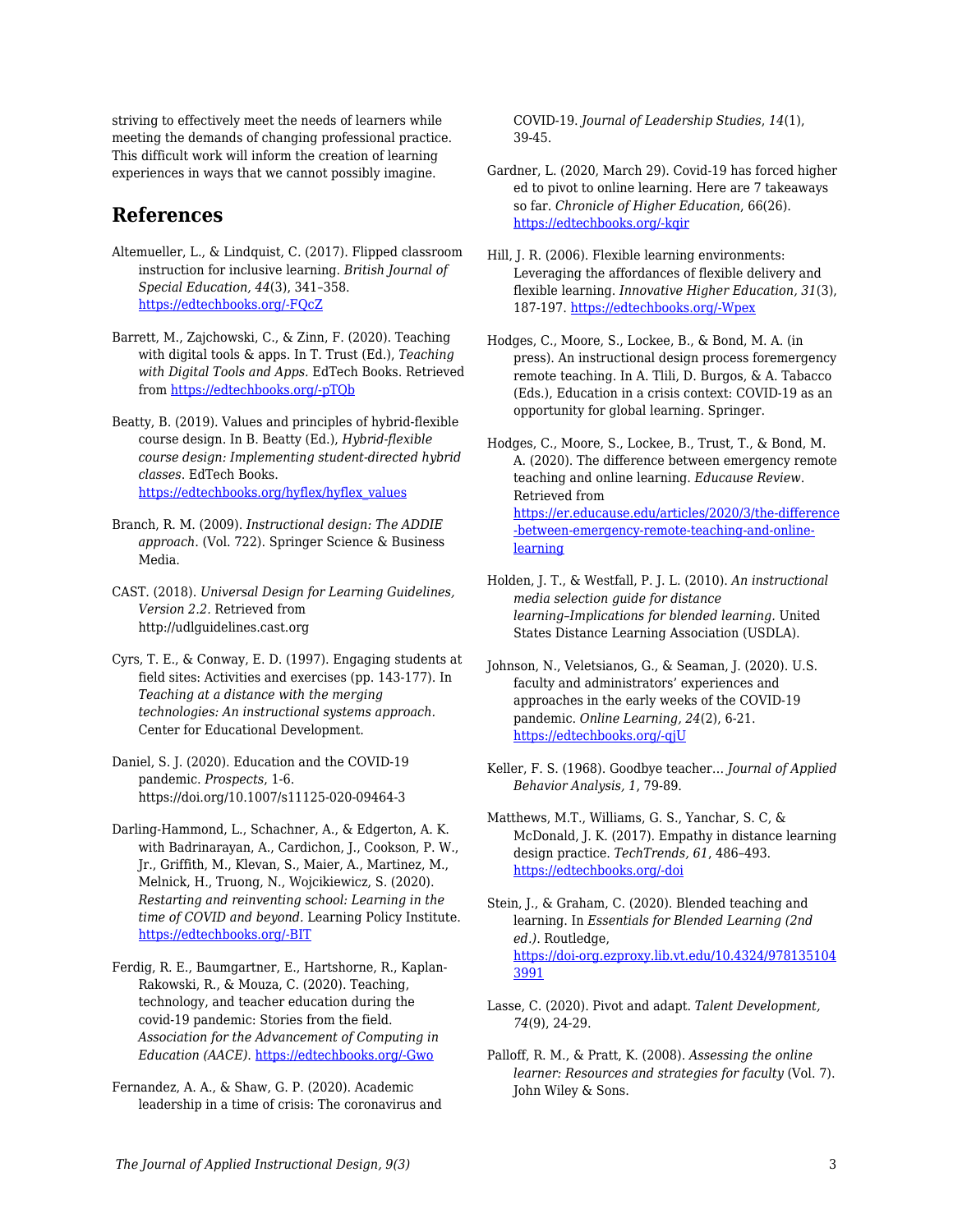Shank, P. (2011). *The online learning idea book* (Vol. 2). O'Reilly Safari Learning Platform: Academic edition.

Sullivan, F., Hillaire, G., Larke, L. & Reich, J. (2020). Using Teacher Moments During the COVID-19 Pivot. Journal of Technology and Teacher Education, 28(2), 303-313. Waynesville, NC USA: Society for Information Technology & Teacher Education. Retrieved September 30, 2020 from [https://edtechbooks.org/-JKo](https://www.learntechlib.org/primary/p/216171/)

Teräs, M., Teräs, H., Arinto, P., Brunton, J., Daryono, D., & Subramaniam, T. (2020). COVID-19 and the push to online learning: Reflections from 5 countries. *Digital Culture & Education*. [https://edtechbooks.org/-VavT](https://www.digitalcultureandeducation.com/reflections-on-covid19/reflections-from-5-countries)

Willems, J. (2011). Students' perceptions: Flexing pedagogy and practice. In E. J. Burge, C. C. Gibson, & T. Gibson (Eds.). *Flexible pedagogy, flexible practice: Notes from the trenches of distance education* (pp. 29-39). Athabasca University Press.